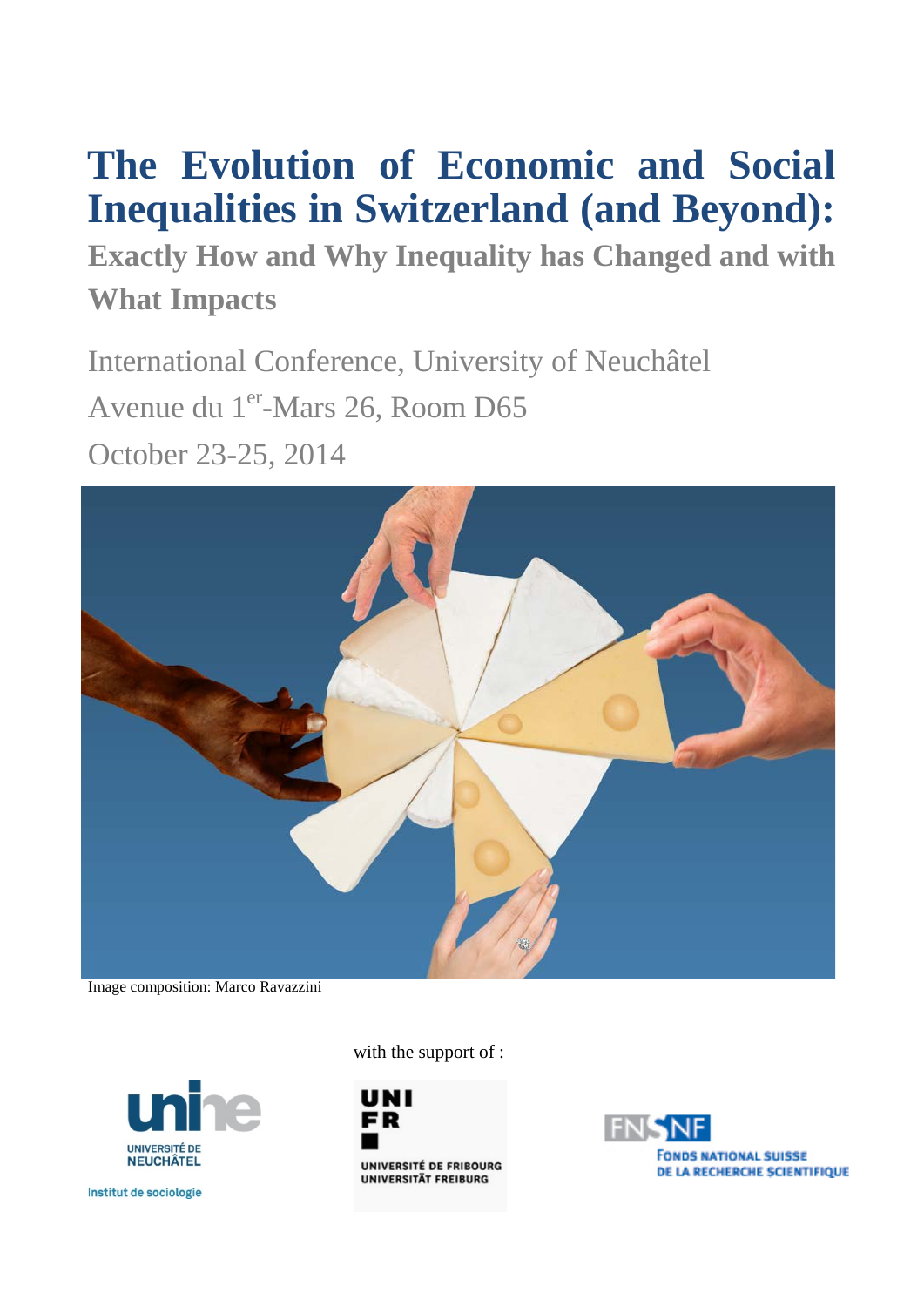## **PROGRAMME**

### **Thursday, October 23, 2014**

- 13:00 Registration
- 14:20 **Welcome and Introduction**

Christian Suter (University of Neuchâtel)

#### 14:30-16:00 **Keynote 1: Growing Inequalities in Europe and their Impacts: Insights from the EU-FP7 GINI Project**

Wiemer Salverda (University of Amsterdam, Amsterdam Institute for Advanced Labour Studies/AIAS)

#### **Keynote 2: The Development of Wealth Inequality in Germany**

Markus Grabka (DIW Berlin)

Chair: Christian Suter (University of Neuchâtel/Doct. Progr. Prowel)

#### 16:00-16:30 Coffee Break

#### 16:30-18:00 **Workshop Session 1: Income Inequality in Switzerland: Longitudinal Perspectives**

Chair: Monica Budowski (University of Fribourg/Doct. Progr. Prowel), Discussant: Wiemer Salverda (University of Amsterdam)

- **Paper 1:**The Evolution of Top Income Shares in Switzerland since 1981 Isabel Martínez (University of St.Gallen)
- **Paper 2:** Longtime Inequality Trends in Income in Switzerland Rudolf Farys (University of Berne), Robert Fluder (University of Applied Sciences, Berne), Tobias Fritschi (University of Applied Sciences, Berne), Oliver Hümbelin (University of Applied Sciences, Berne) and Ben Jann (University of Berne)
- **Paper 3:**Various Data Sources, Various Survey Types, Various Indicators: How Converging are Conclusions Regarding the Evolution of Income Inequality in Switzerland since the Early 1990s? Eric Crettaz (University of Applied Sciences of Western Switzerland, Geneva), Pascale Gazareth (University of Neuchâtel) and Christian Suter (University of Neuchâtel)
- 18:15-19:00 **Keynote 3: Household Income Mobility During Great Recession Years in Europe**

Philippe Van Kerm (CEPS/INSTEAD, Luxembourg)

Chair: Ben Jann (University of Berne)

19:30 Cocktails and Dinner (Hôtel Alpes et Lac)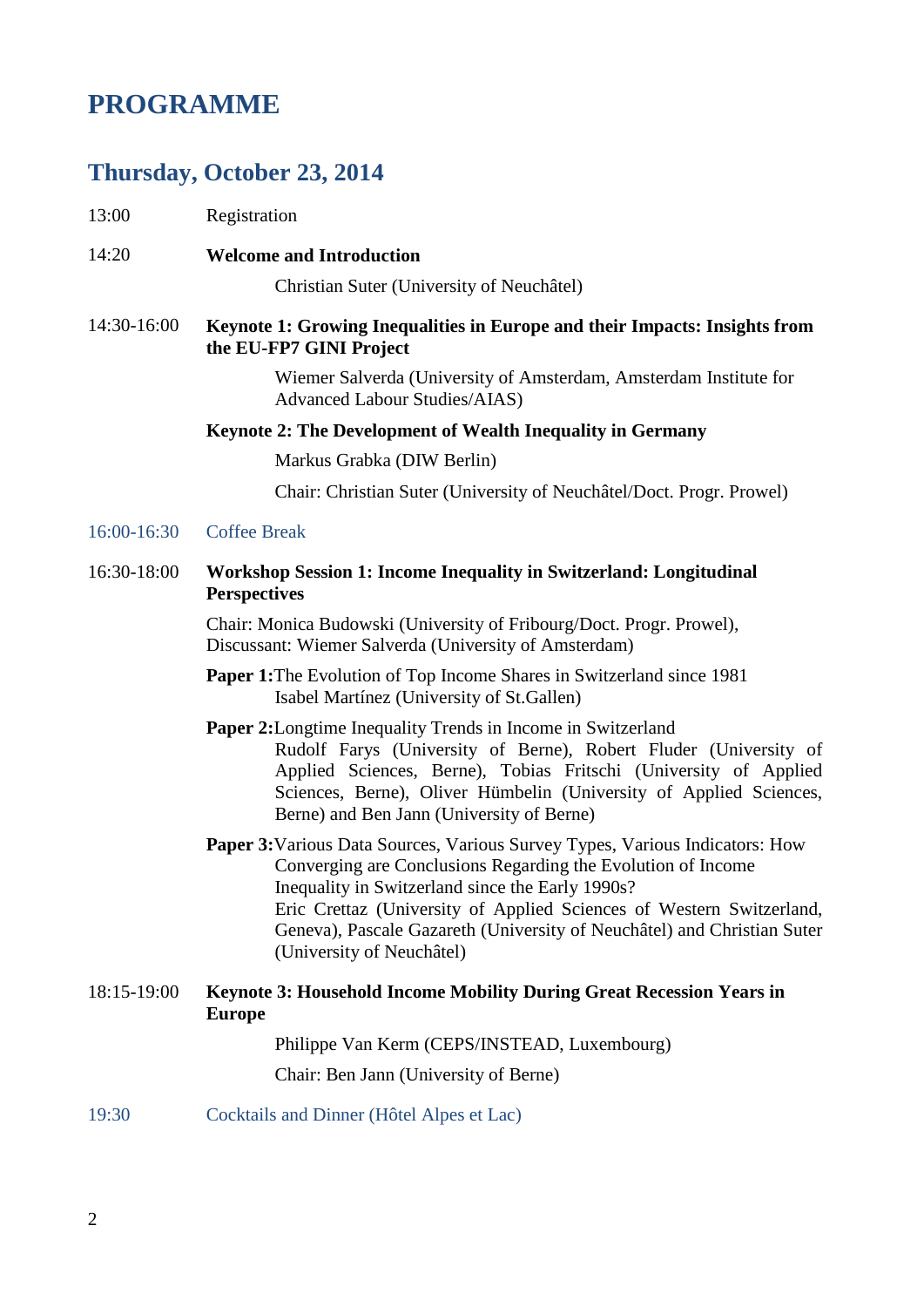# **Friday, October 24, 20214**

| 8:30-9:30   | Workshop Session 2: Trends in Inequality of Wealth in Switzerland                                                                                                                                                                          |  |  |
|-------------|--------------------------------------------------------------------------------------------------------------------------------------------------------------------------------------------------------------------------------------------|--|--|
|             | Chair: Wiemer Salverda (University of Amsterdam)<br>Discussant: Markus Grabka (DIW Berlin)                                                                                                                                                 |  |  |
|             | <b>Paper 1:</b> What Can we Learn about Inequalities in Wealth in Switzerland from<br><b>Survey Data?</b><br>Eric Crettaz (University of Applied Sciences of Western Switzerland,<br>Geneva) and Ursina Kuhn (FORS/University of Lausanne) |  |  |
|             | Paper 2: Long-Term Trends in Wealth Inequality in Switzerland: Findings from<br><b>Cantonal Tax Data</b><br>Robert Fluder (University of Applied Sciences, Berne) and Ben Jann<br>(University of Berne)                                    |  |  |
| 9:30-10:00  | <b>Coffee Break</b>                                                                                                                                                                                                                        |  |  |
| 10:00-11:45 | Workshop Session 3: Drivers of Economic Inequalities in Switzerland (and<br><b>Beyond</b> )                                                                                                                                                |  |  |
|             | Chair: René Levy (University of Lausanne)<br>Discussant: Philippe Von Kerm (CEPS/INSTEAD, Luxembourg)                                                                                                                                      |  |  |
|             | <b>Paper 1:</b> Inequality by Demographic Factors – Findings from Individual-level<br><b>Cantonal Tax Data</b><br>Rudolf Farys (University of Berne) and Oliver Hümbelin (University of<br>Applied Sciences, Berne)                        |  |  |
|             | <b>Paper 2:</b> The Effects of the Free Movement of Persons on the Distribution of<br>Wages in Switzerland<br>Tobias Müller and Roman Graf (University of Geneva)                                                                          |  |  |
|             | <b>Paper 3:</b> Drivers of Income Inequality in Europe: A Comparison of Different<br><b>Welfare Systems</b><br>Marianne Furrer and Uma Rani (Research Department, ILO Geneva)                                                              |  |  |
|             | Paper 4: Examining the Impact of Chinese Foreign Aid and Investment on<br>Inequality in Sub-Saharan Africa<br>Marilyn Grell-Brisk (University of Neuchâtel/Doct. Progr. Prowel)                                                            |  |  |
| 11:45-13:00 | Keynote 4: Does Parents' Education Predict Pathways through Secondary<br>School?                                                                                                                                                           |  |  |
|             | Jenny Chesters (University of Canberra)                                                                                                                                                                                                    |  |  |
|             | Keynote 5: Inequality and Well-being: Reflections and Empirical Evidence                                                                                                                                                                   |  |  |
|             | Heinz-Herbert Noll (GESIS, Mannheim)                                                                                                                                                                                                       |  |  |
|             | Chair: Monica Budowski (University of Fribourg/Doct. Progr. Prowel)                                                                                                                                                                        |  |  |
| 13:00-14:00 | Lunch                                                                                                                                                                                                                                      |  |  |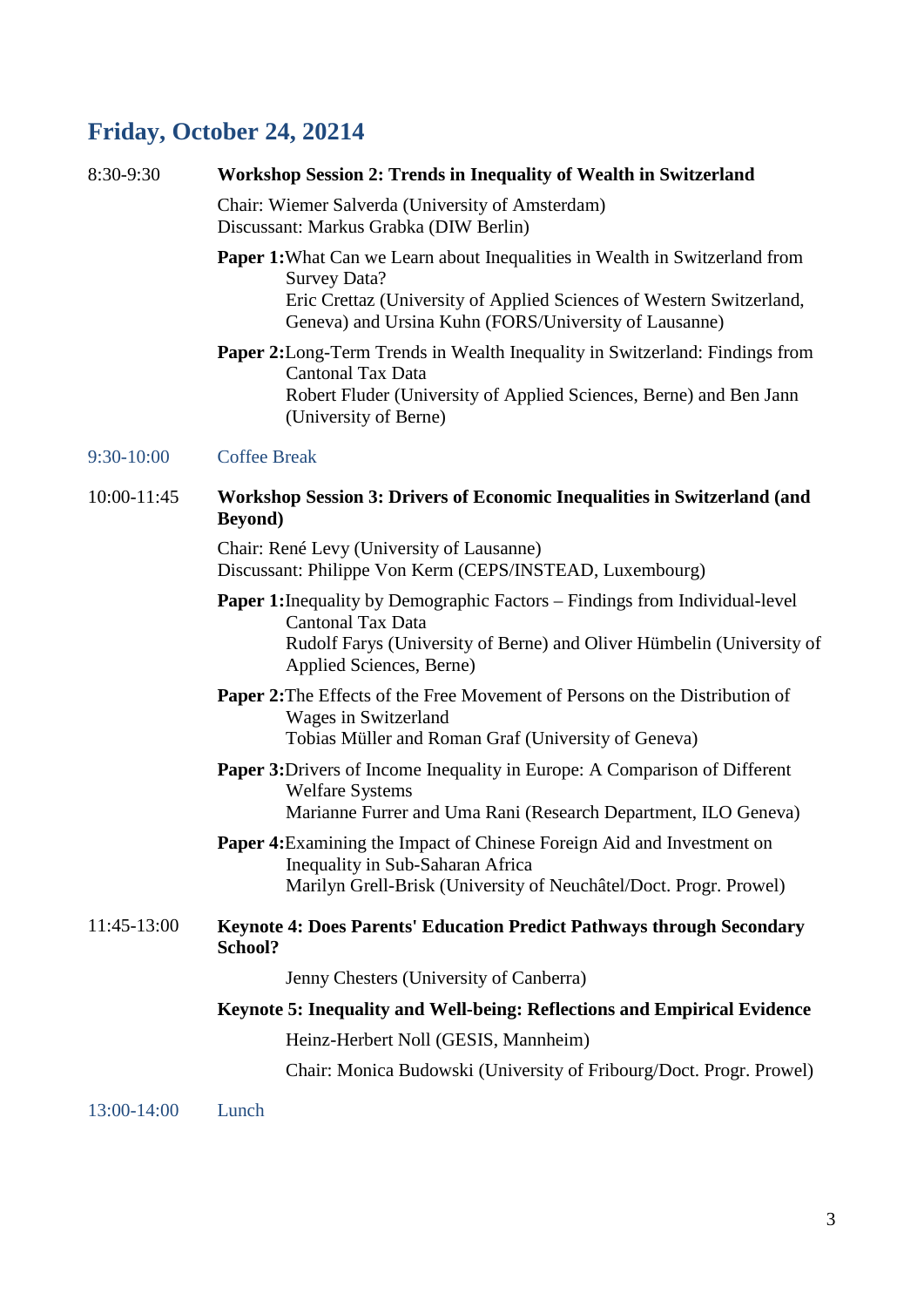| 14:00-15:30 |  |  | <b>Workshop Session 4: Educational Inequalities in Switzerland</b> |
|-------------|--|--|--------------------------------------------------------------------|
|-------------|--|--|--------------------------------------------------------------------|

Chair: Daniel Künzler (University of Fribourg/Doct. Progr. Prowel) Discussant: Jenny Chesters (University of Canberra)

- **Paper 1:**Transition from Primary to Secondary School: Mechanisms Contributing to Educational Inequalities Carmen Zurbriggen (University of Fribourg/Doct. Progr. Prowel)
- **Paper 2:**Who Benefits Most from University Education in Switzerland Lionel Perini (University of Neuchâtel)
- **Paper 3:**Inequalities at the Transition to Higher Education at the Intersection of Migrant Background and Gender Andreas Hadjar (University of Luxembourg) and Dorit Griga (University of Berne)

#### 15:30-16:00 Coffee Break

#### 16.00-17:30 **Workshop Session 5: Inequalities Impacts on Quality of Life and Wellbeing in Switzerland**

Chair: Jenny Chesters (University of Canberra) Discussant: Heinz-Herbert Noll (GESIS, Mannheim)

- **Paper 1:**Health and Inequality: Household Mobility in Deprivations and Income due to a Household Member's Deterioration in Health Monica Budowski (University of Fribourg), Maurizia Masia (University of Fribourg) and Robin Tillmann (FORS/University of Lausanne)
- **Paper 2:**The Impacts of Health and Economic Inequalities on Well-being in Switzerland, 2000-2011 Katia Iglesias (University of Neuchâtel)
- **Paper 3:**Neither Prosperous nor Poor, the Subjective Wellbeing of Those in between: Comparative Perspective of Three Measures Jehane Moussa (University of Neuchâtel/Doct. Progr. Prowel)

#### 17:30-19:00 **Keynote 6: The Multi-dimensional Characteristics of Poverty and Living Conditions: How Different Aspects Interact and Do Not Interact with Each Other**

Björn Halleröd (University of Gothenburg)

#### **Keynote 7: Constructing Multidimensional Poverty Measures**

Filomena Maggino (University of Florence) and Marco Fattore (University of Milan – Bicocca)

Chair: Eric Crettaz (University of Applied Sciences of Western Switzerland, Geneva)

19:30 Cocktails and Dinner (Palais DuPeyrou)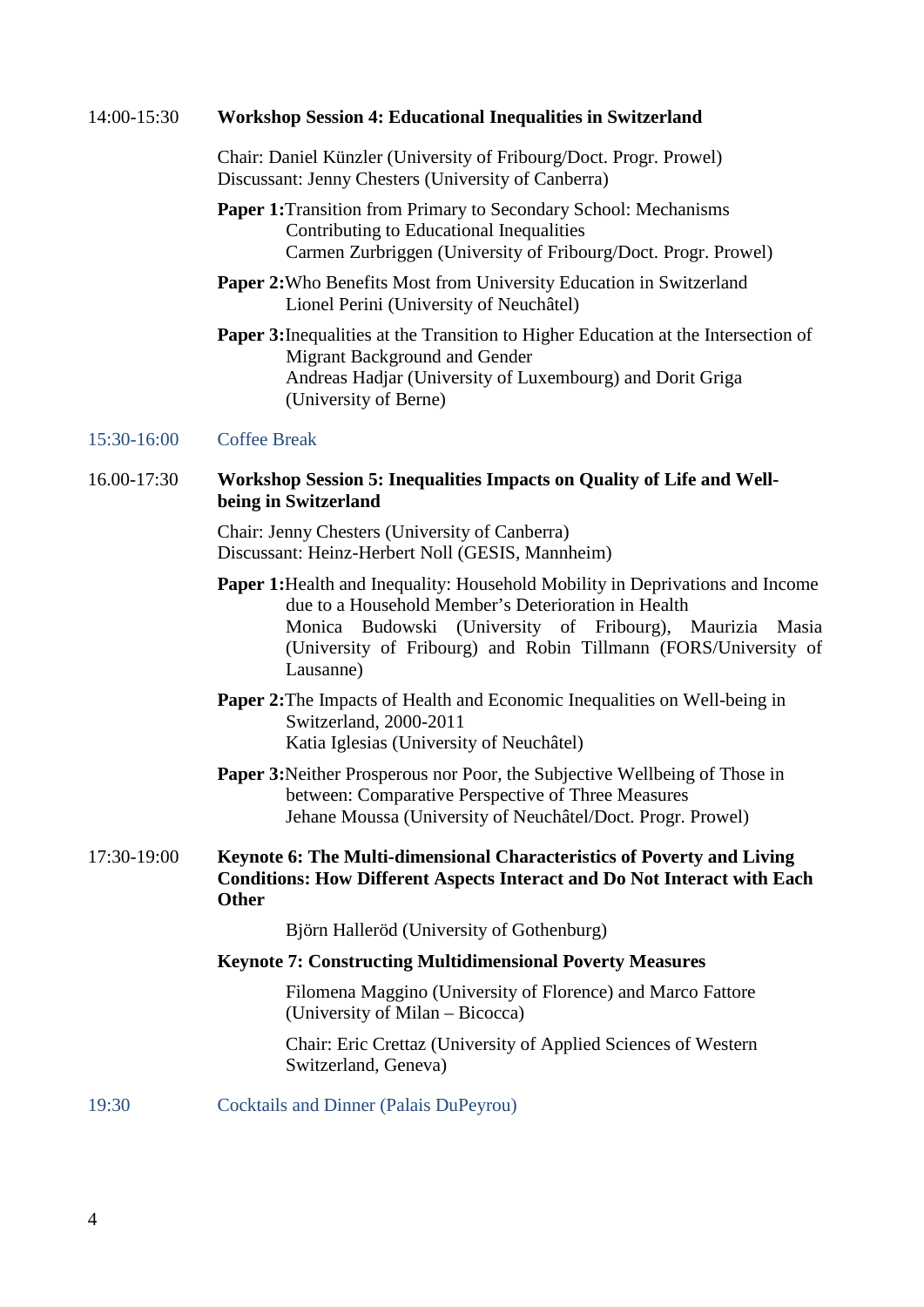### **Saturday, October 25, 20214**

#### 8:30- 10:15 **Workshop Session 6: Non-Monetary Deprivation and Poverty in Switzerland (and Beyond)**

Chair: Monica Budowski (University of Fribourg/Doct. Progr. Prowel) Discussants: Filomena Maggino (University of Florence) and Björn Halleröd (University of Gothenburg)

- **Paper 1:**Analyzing Deprivation in Switzerland: Index Construction and Evolution from 1999 to 2012 Pascale Gazareth (University of Neuchâtel) and Katia Iglesias (University of Neuchâtel)
- **Paper 2:**Multidimensional Deprivation in Switzerland Using Self Organizing Map Mario Lucchini and Christine Butti (University of Applied Science and Arts of Southern Switzerland)
- **Paper 3:**National Practices in the Measurement of Deprivation and Poverty in Upper-middle Income Countries Tugce Beycan (University of Neuchâtel/Doct. Progr. Prowel)
- **Paper 4:**From Multidimensional Poverty to Happiness Deprivation Florian Wendelspiess Chávez Juárez (University of Geneva)

#### 10:15-10:45 Coffee Break

#### 10:45-11:30 **Keynote 8: Gender Inequalities and the Crisis**

Sylvia Walby (Lancaster University)

Chair: Daniel Künzler (University of Fribourg/Doct. Progr. Prowel)

#### 11:30-13:00 **Workshop Session 7: Gender Inequalities in Switzerland: Evolutionary Dynamics and Impacts**

Chair: Christian Suter (University of Neuchâtel/Doct. Progr. Prowel) Discussant: Sylvia Walby (Lancaster University)

- **Paper 1:**Income Inequality and Female Labour Market Participation Ursina Kuhn (FORS/Univ. of Lausanne) and Laura Ravazzini (University of Neuchâtel/Doct. Progr. Prowel)
- Paper 2: The Effects of Swiss Gender Policies on Vertical Sex Segregation in STEM Professions Laura Ravazzini (University of Neuchâtel/Doct. Progr. Prowel)
- **Paper 3:**Resource Related Inequalities in New Mothers' Employment Under Two Different Family-Policy Regimes. Evidence from Switzerland and West Germany Lena Liechti (University of Fribourg/Doct. Progr. Prowel)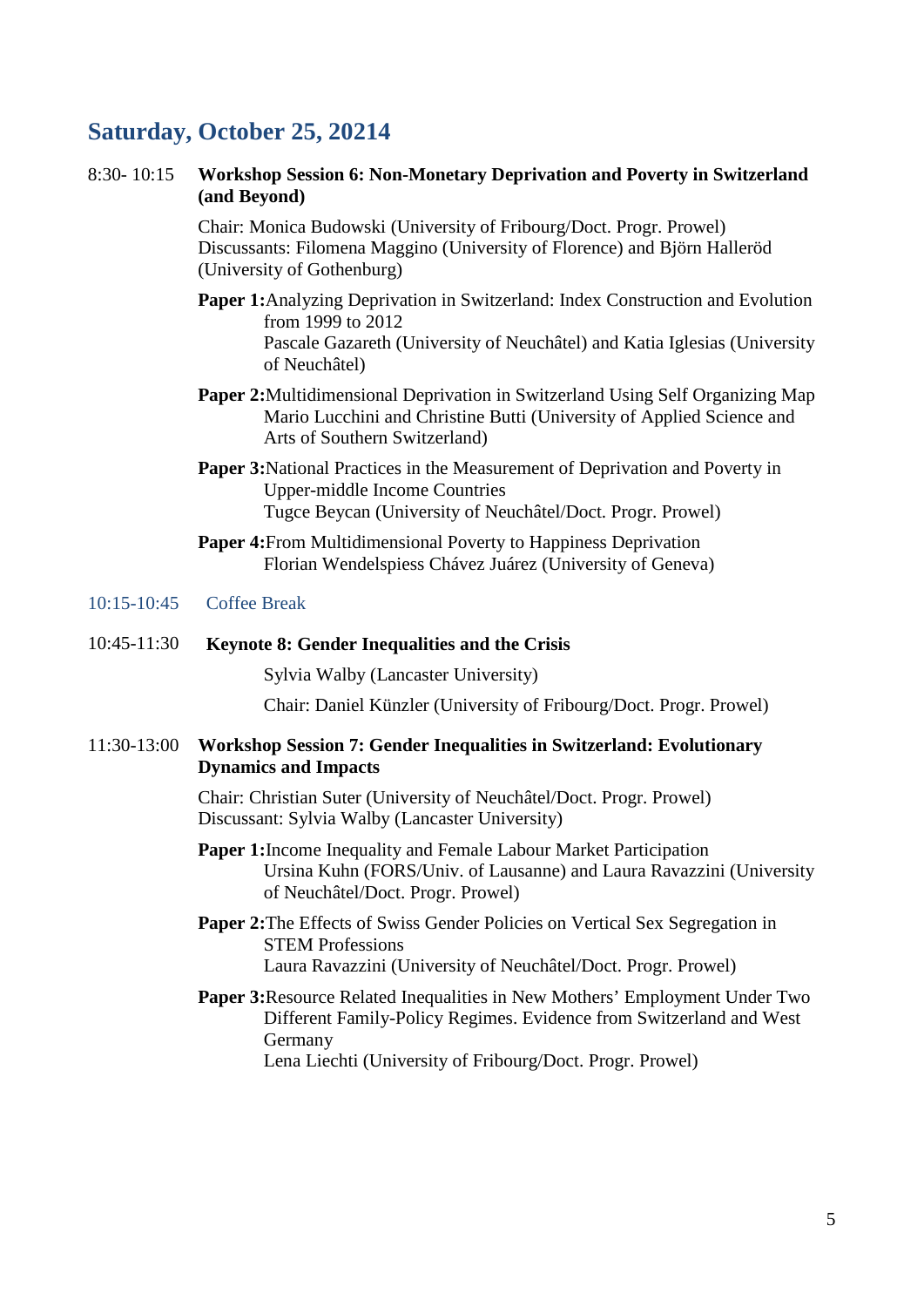# **BIOGRAPHIES OF KEYNOTE SPEAKERS**

**Jenny Chesters** completed her PhD at the University of Queensland in 2009. She is currently employed as a Research Fellow at the University of Canberra. Her publications include 13 authored/co-authored papers published in international journals including the Swiss Journal of Sociology, Journal of Education Policy and Studies in Higher Education and Australian journals including Journal of Sociology, Australian Journal of Social Issues and Australian Journal of Labour Economics. She has also authored/co-authored eight book chapters for edited volumes. Her research interests include inequality in educational attainment; transitions between education and employment throughout the life course; and global wealth inequality.

**Markus M. Grabka** studied sociology and informatics at the technical university of Berlin. In 2004 he received his Ph.D. in Public health (Dr. p.h.). Since 1999 he is research associate at the DIW Berlin in the department "Socio-economic panel study" (SOEP). His line of action is microsimulation and the support and development of the German part of the Cross national Equivalent File (CNEF). He is member of the academic advisory board "poverty and richness report of the German government" of the federal ministry of labour and social affairs, rapporteur on income inequality in Germany to the (OECD) and rapporteur on income and wealth inequality in Germany to German Council of Economic Experts (SVR). Research interests are in the field of income and wealth distribution and health economics. He has published in the following journals: European Economic Review, Journal of Income Distribution, Journal of Housing economics, Journal of Economic Inequality, Oxford Economic Papers, The European Journal of Health Economics, Journal of Labor Research, Review of Income and Wealth.

**Björn Halleröd** is professor of sociology at the University of Gothenburg. During the past 25 years Halleröd has worked with issues related to poverty, wellbeing, and general living conditions. He is currently leading projects about governance and child poverty in developing countries, older peoples' working conditions and labour market exit, and how genetic factors and social conditions interplay in the development of Alzheimer's disease. Among other things he is currently vice chairman of the Swedish Council for Research Infrastructure and one of the EU-commission's nongovernmental experts on poverty and social exclusion. His most recent publications include: "Gender Inequality from Beyond the Grave: Intra-Household Distribution and Wellbeing after Spousal Loss" (*Ageing & Society,* Vol. 33, 2013), "Bad Governance and Poor Children: A Comparative Analysis of Government Efficiency and Severe Child Deprivation in 68 Low- and Middle-Income Countries" (*World Development,* Vol. 48, 2013), and "A Multidimensional and Longitudinal Analysis of Wellbeing among the Elderly" (*Swedish ESOPAnet, Autumn meeting 2013*).

**Filomena Maggino** is Professor of Social Statistics and Multivariate Statistical Analysis at the University of Florence and Coordinator of the International II level master "QoLexity. Measuring, Monitoring and Analysis of Quality of Life and its Complexity" (University of Florence). Her main research interests concern: (i) data production (in particular, subjective data assessment), (ii) data analysis (in particular, multivariate and dimensional analysis, scaling models and construction of composite and synthetic indicators), and (iii) data presentation and dissemination (with particular reference to defining a model aimed at assessing the quality of communication in statistics). Main field of application is quality-of-life and wellbeing measurement and analysis. She is author of many publications on these topics. Filomena Maggino is currently Editor-in-Chief of *Social Indicators Research* journal (Springer), and President and co-founder of the *Italian Association for Quality-of-Life Studies* (AIQUAV). She is advisor of the *Italian National Institute of Statistics* (ISTAT) with reference to quality-of-life and wellbeing issues and was President of the *International Society for Quality-of-Life Studies* (ISQOLS).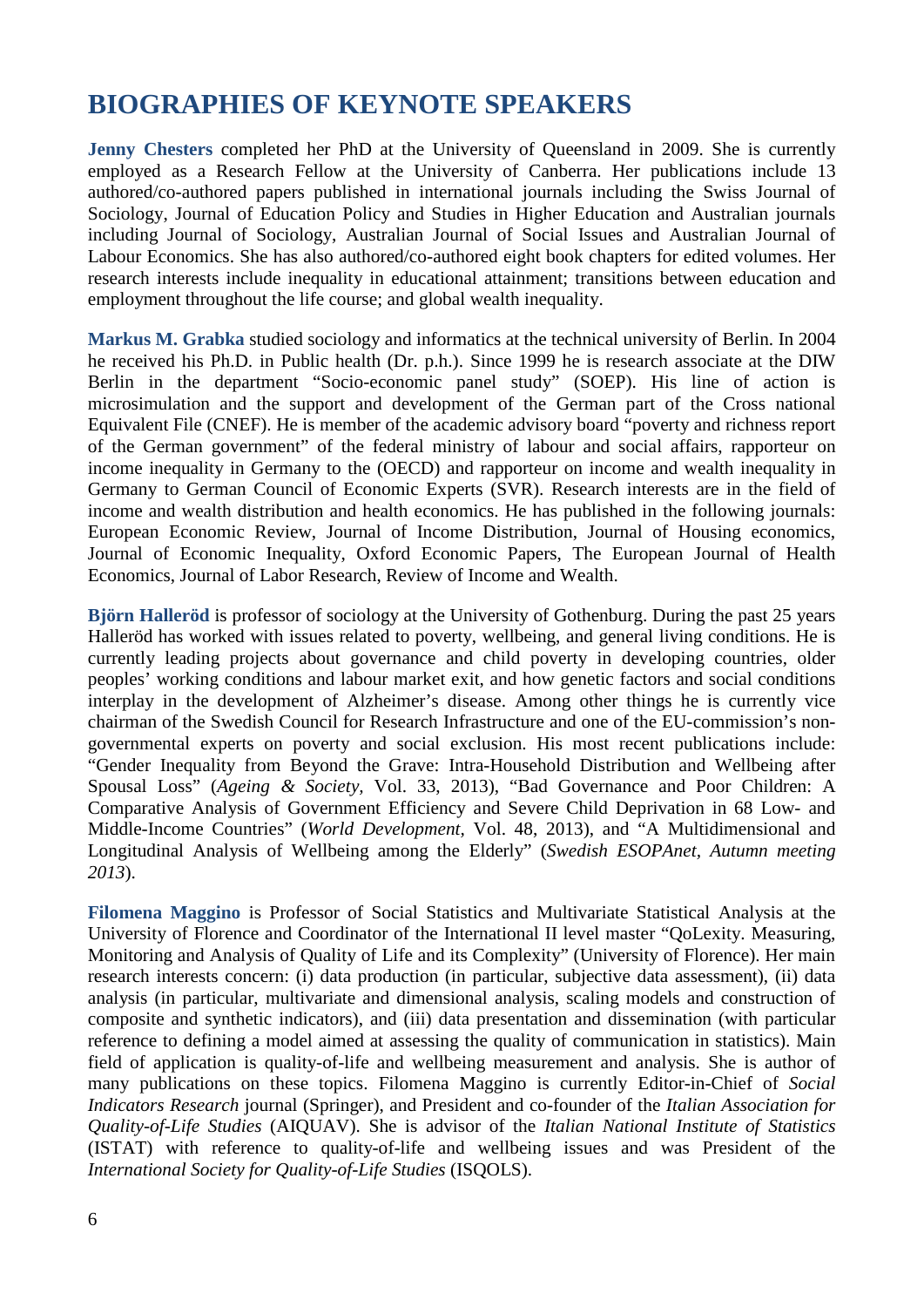**Heinz-Herbert Noll** was director of the Social Indicators Research Centre of GESIS - Leibniz Institute for the Social Sciences in Mannheim. Since his retirement in 2014 he works as a freelance researcher and consultant. He graduated in sociology, economics and statistics at the University of Frankfurt and received his doctorate at the University of Mannheim. He has taught at various European universities. Heinz-Herbert Noll served as chair of the Social Indicators Section of the *German Sociological Association* and was President of the *Research Committee Social Indicators* of the ISA as well as of the *International Society for Quality of Life Studies*. He also is/was a member of the editorial boards of international journals, e.g. *Social Indicators Research*. H.-H. Noll has published widely on topics related to social indicators, quality of life, subjective well-being and social inequality. His recent publications include "The Stiglitz-Sen-Fitoussi-Report: Old Wine in New Skins? Views from a Social Indicators Perspective" (*Social Indicators Research*, Vol. 102, 2011) and "Subjective Social Indicators: Benefits and Limitations for Policy Making" *(Social Indicators Research,* Vol. 114, 2013).

**Wiemer Salverda** is Professor of Labour Market and Inequality and Director emeritus of the Amsterdam Institute for Advanced Labour Studies (University of Amsterdam). He coordinated the 30-country research project *Growing Inequalities' Impacts* **GINI** (2010–2013) which published its results in two volumes with Oxford University Press (*Changing Inequalities and Societal Impacts in Rich Countries,* 2014). He managed the *European Low-wage Employment Research Network* **LoWER** (1996–2008), which has published 16 books, special journal issues and reports, including the *Oxford Handbook of Economic Inequality.* For the Russell Sage Foundation he led the Dutch research for the *Low-wage Work in Europe* project. He contributes extensively to comparative research on wages, employment, and inequality, and regularly serves as an expert for the European Commission, OECD and ILO. More detail about these and other research interests, activities and contributions can be found at [http://www.uva-aias.net/cpages/staff/2008.](http://www.uva-aias.net/cpages/staff/2008?controler=cpages&lang=en)

**Philippe Van Kerm** holds a PhD in Economics from the University of Namur. He is head of the Living Conditions department at the CEPS/INSTEAD research centre in Luxembourg and an affiliate at the Université Catholique de Louvain, KU Leuven and ZEW Mannheim. His research is in applied microeconometrics and specifically on the measurement and the empirics of wages and income distributions. His publications on income mobility measurement in particular are often cited in the field. His most recent publications include: "The Relationship Between EU Indicators of Persistent and Current Poverty" (*Social Indicators Research*, Vol. 116, 2014), "Inequality, growth and mobility: The intertemporal distribution of income in European countries 2003–2007" (*Economic Modelling*, Vol. 35, 2013), "Generalized measures of wage differentials" (*Empirical Economics*, Vol. 45, 2013), and "Income Inequality and Self-Rated Health Status: Evidence from the European Community Household Panel" (*Demography*, Vol. 46, 2009).

**Sylvia Walby** is Distinguished Professor of Sociology and UNESCO Chair in Gender Research, Lancaster University, UK. She was awarded an OBE for services to equal opportunities and diversity in 2008. She was founding President, *European Sociological Association*, 1995-7, and was President of *Research Committee 02 Economy and Society, International Sociological Association*, 2006-10. She has conducted research for the UN, European Parliament, European Commission, European Institute for Gender Equality, UK Home Office, Equality and Human Rights Commission, and ESRC. Books include: *Globalization and Inequalities: Complexity and Contested Modernities* (Sage 2009), *The Future of Feminism* (Polity 2011) and *Gendering The Knowledge Economy* (with Gottfried, Gottschall and Osawa, Palgrave 2007). Her next book will be *Theorizing the Crisis* (Polity 2015). Web-site: [http://www.lancaster.ac.uk/fass/sociology/profiles/Sylvia-](http://www.lancaster.ac.uk/fass/sociology/profiles/Sylvia-Walby)[Walby.](http://www.lancaster.ac.uk/fass/sociology/profiles/Sylvia-Walby)